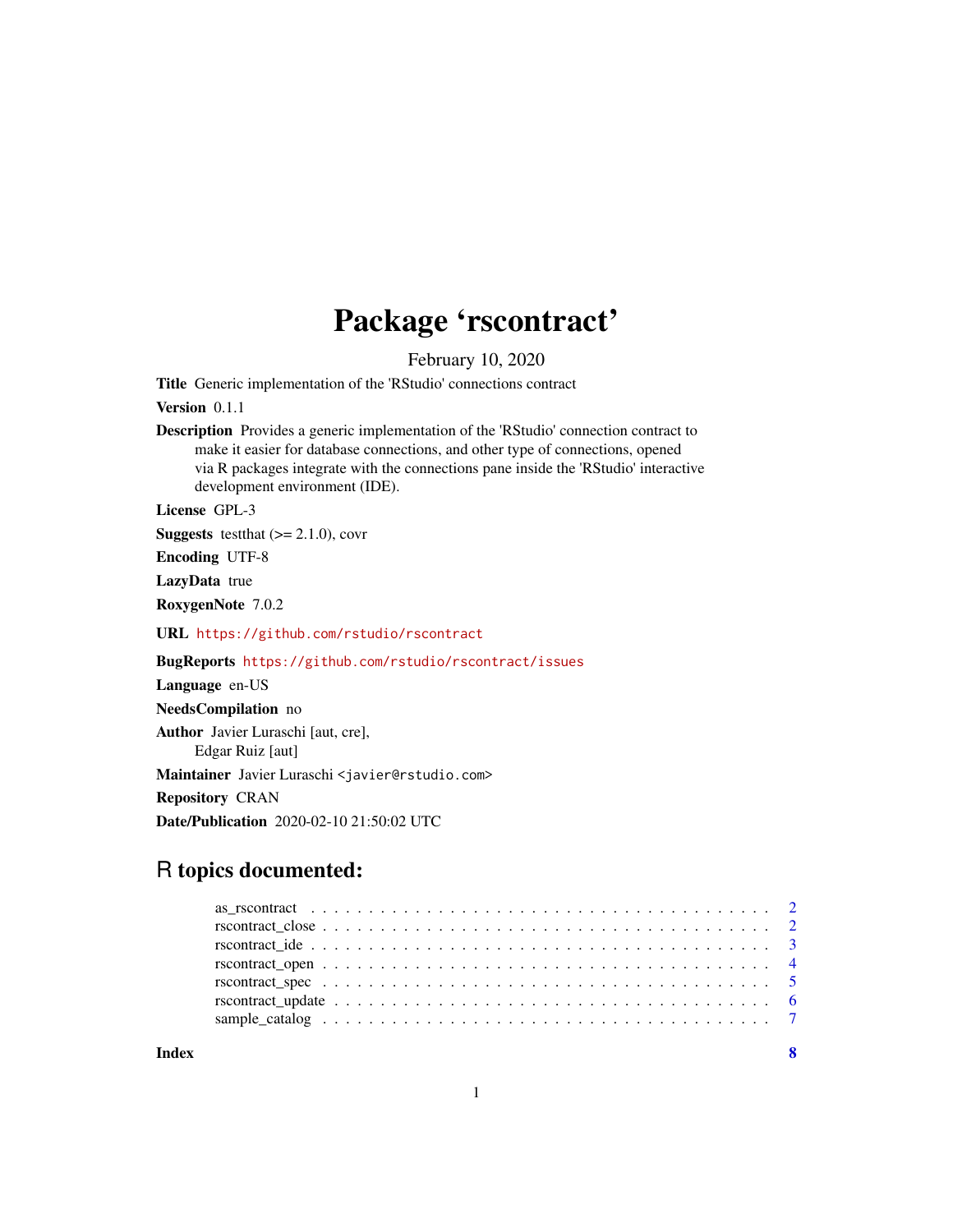<span id="page-1-0"></span>

# Description

Coerces object into an RStudio connection contract

# Usage

as\_rscontract(x)

#### Arguments

x Object that will be coerced

# Value

An 'rs\_contract\_ide' class object

# Examples

as\_rscontract(sample\_catalog())

rscontract\_close *Close a connection*

#### Description

Close a connection

#### Usage

```
rscontract\_close(host = "", type = "")
```
# Arguments

| host | Host name of the connection. Optional, defaults to empty |
|------|----------------------------------------------------------|
| type | Type of connection. Optional, defaults to empty          |

#### Value

Returns a NULL object. If using the RStudio IDE, it will attempt to close the connection identified by the 'host' and 'type' arguments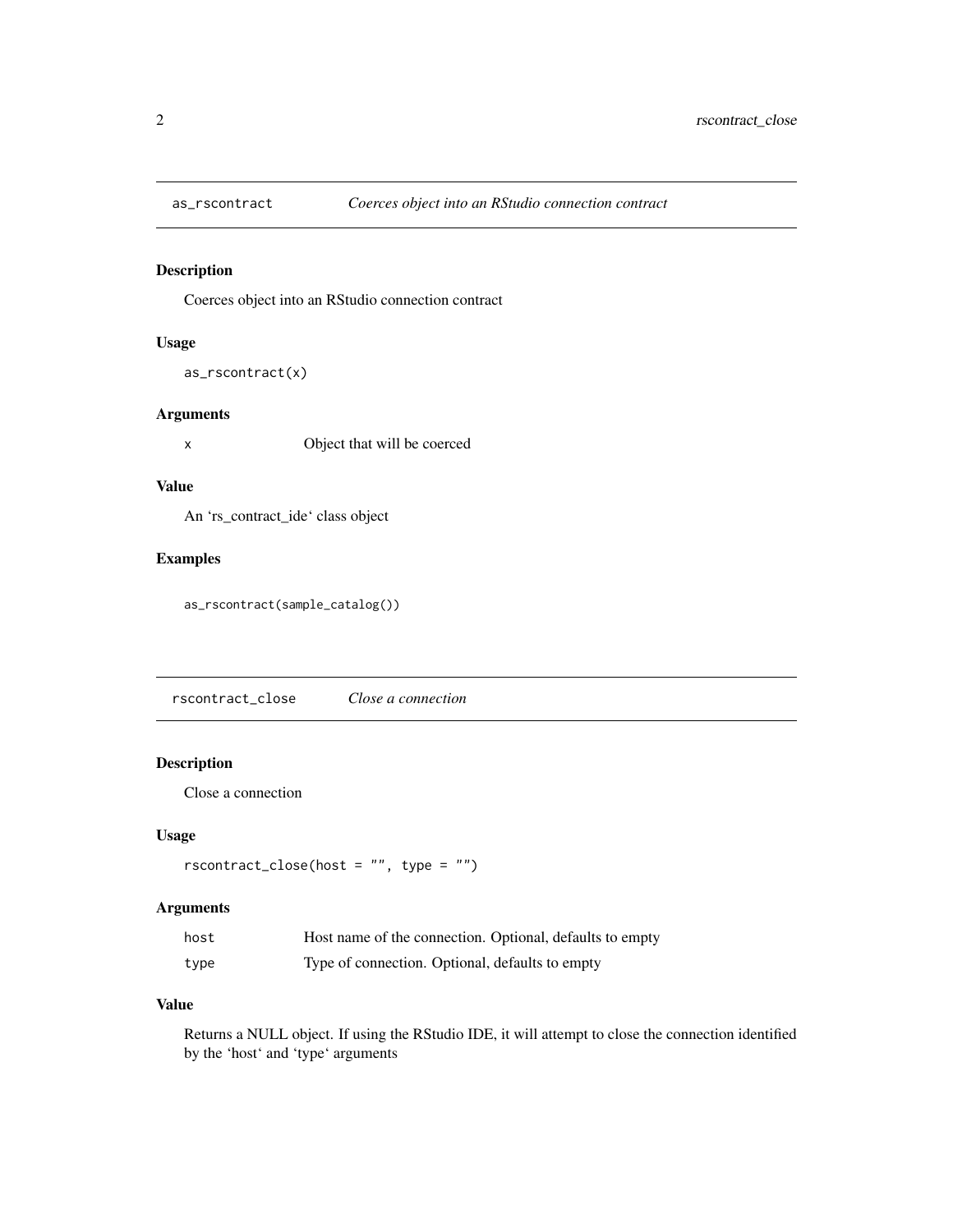# <span id="page-2-0"></span>rscontract\_ide 3

# Examples

```
rscontract_open(rscontract_spec())
rscontract_close("spec_host", "spec_type")
```
rscontract\_ide *Mirrors the RStudio IDE connection contract arguments*

#### Description

Creates an object that contains all of the necessary information to create a connection contract. This function if meant as a lower level integration with the connections pane.

# Usage

```
rscontract_ide(
  connectionObject = NULL,
  type = ",
 host = ",
  icon = NULL,
  displayName = "",
  connectCode = "",
  disconnect = function() { \},
 previewObject = function() \{ \},
  listObjectTypes = default_types(),
  listObjects = function() { },
  listColumns = function() { },
  actions = NULL
\mathcal{L}
```
# Arguments

connectionObject

|                 | The connection object. Default to NULL.                                                                                                                 |
|-----------------|---------------------------------------------------------------------------------------------------------------------------------------------------------|
| type            | Type of the connection.                                                                                                                                 |
| host            | Name of the host                                                                                                                                        |
| icon            | Path to the connection's icon. Defaults to NULL.                                                                                                        |
| displayName     | The connection's name.                                                                                                                                  |
| connectCode     | The text of the connection code.                                                                                                                        |
| disconnect      | Function to use to disconnect. Default to function().                                                                                                   |
| previewObject   | Function to run when the preview table icon is clicked on. Default to function().                                                                       |
| listObjectTypes |                                                                                                                                                         |
|                 | Function that provides the structure of the connection. The default function will<br>work properly, it is going to be rare when it needs to be changed. |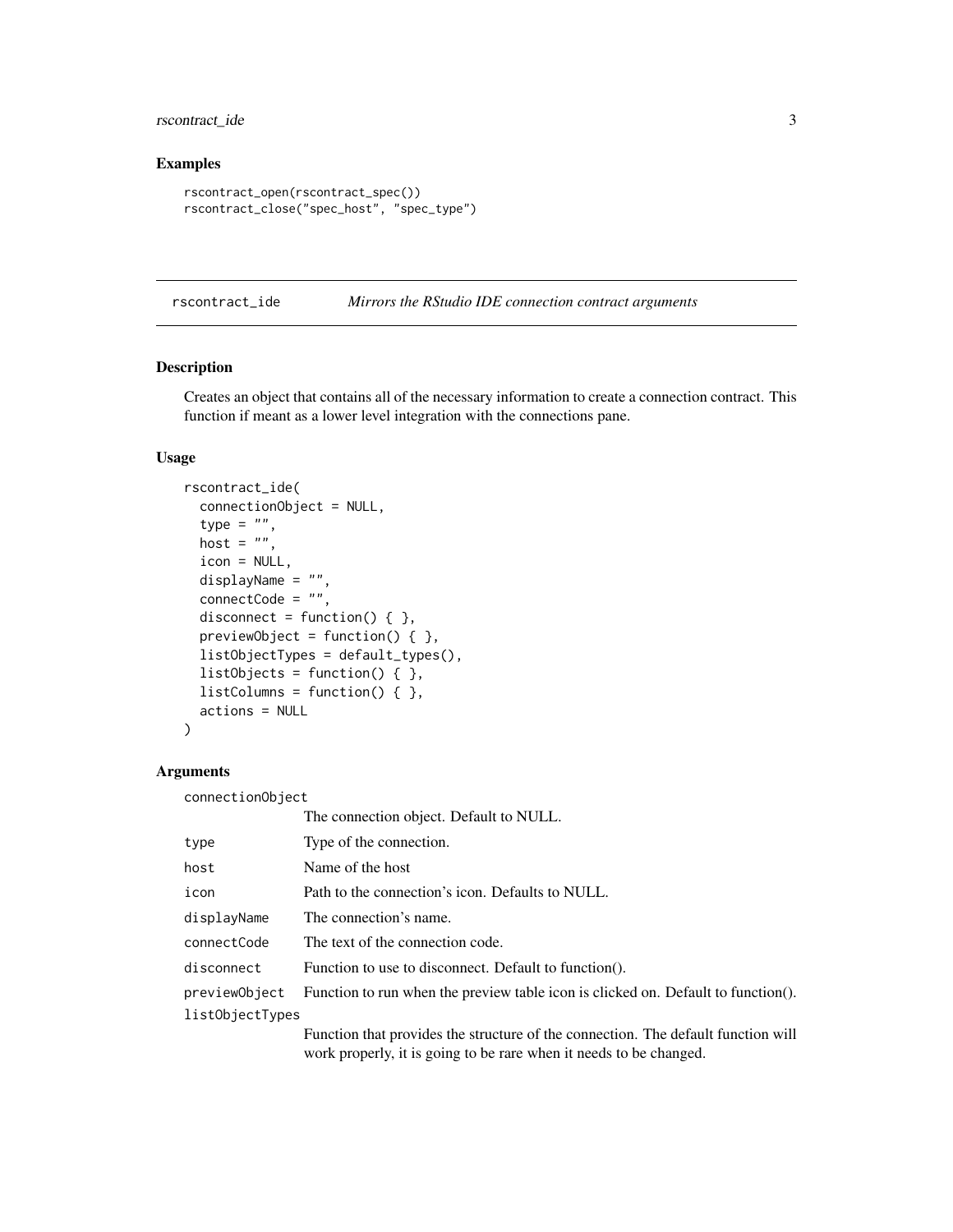<span id="page-3-0"></span>

| listObjects | Function to run to get the catalogs, schema, tables or views based what has been<br>expanded on. Default to function(). |
|-------------|-------------------------------------------------------------------------------------------------------------------------|
| listColumns | Function to run that pull the field information. Default to function().                                                 |
| actions     | Additional buttons to add to the connection pane. Defaults to NULL.                                                     |

# Value

An 'rs\_contract\_ide' class object

# Examples

str(rscontract\_ide())

rscontract\_open *Opens a connection*

# Description

Opens a connection

# Usage

rscontract\_open(x)

#### Arguments

x An rscontract\_ide object, or an object coercible to an rscontract\_ide

#### Value

Returns a NULL object. If using the RStudio IDE, it will attempt to open the connection, and set the identification using the 'host' and 'type' argument values

# Examples

```
rscontract_open(rscontract_spec())
rscontract_close("spec_host", "spec_type")
```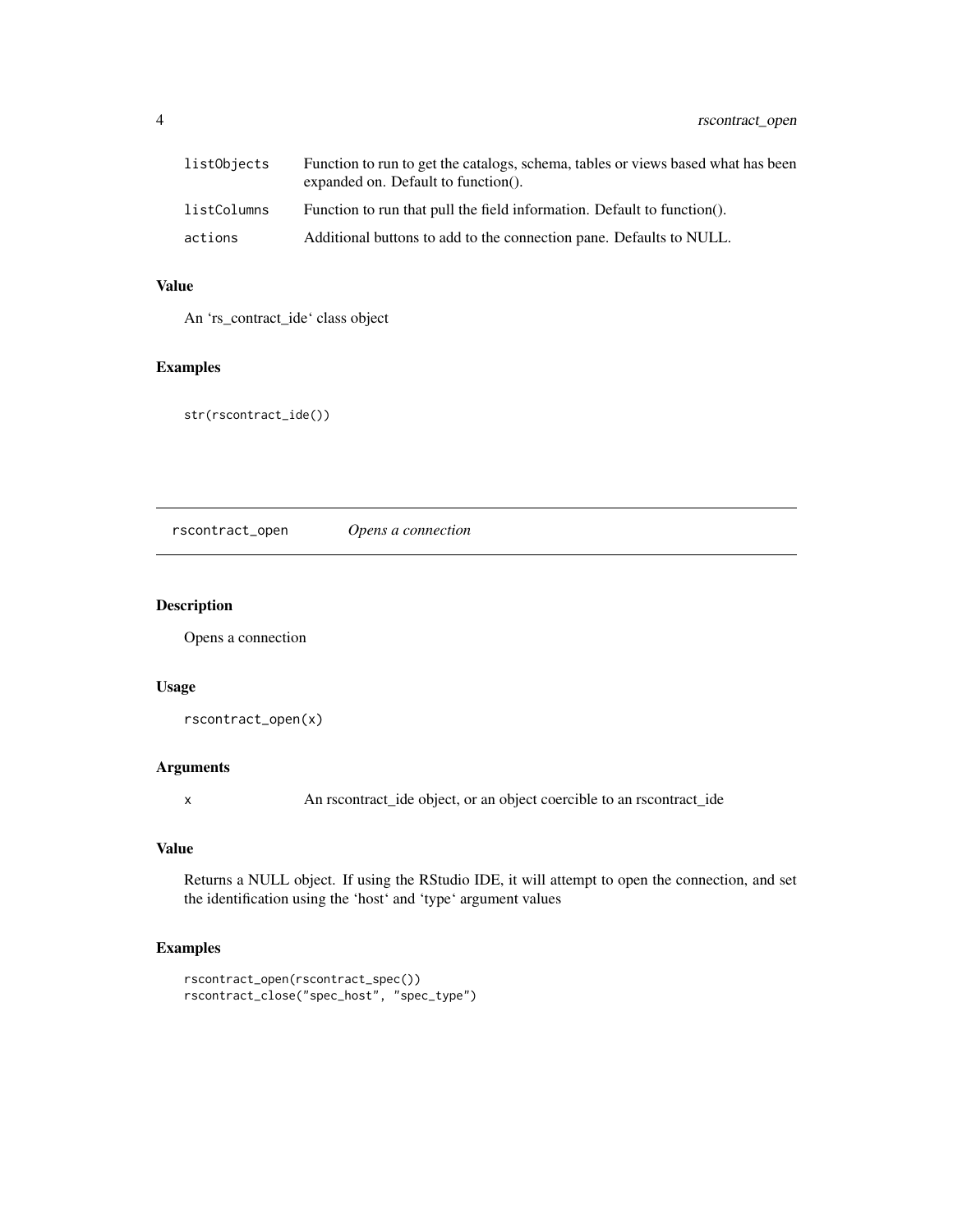<span id="page-4-0"></span>

#### Description

A flexible API that can be converted to an RStudio Connection Contract

#### Usage

```
rscontract_spec(
  connection_object = NULL,
  type = "spec_type",
 host = "spec\_host",icon = NULL,
 name = ",
  connect_script = "library(connections)\n[Place your code here]",
  disconnect_code = "function() rscontract_close('spec_host', 'spec_type')",
 preview\_code = "function(){}',
  catalog_list = "sample_catalog()",
 object_types = "default_types()",
 object_list = NULL,
 object_columns = NULL,
 actions = NULL
)
```
# Arguments

connection\_object

|                 | The connection object. Default to NULL.                                                                                                                 |
|-----------------|---------------------------------------------------------------------------------------------------------------------------------------------------------|
| type            | Type of the connection.                                                                                                                                 |
| host            | Name of the host                                                                                                                                        |
| icon            | Path to the connection's icon. Defaults to NULL.                                                                                                        |
| name            | The connection's name.                                                                                                                                  |
| disconnect_code | connect_script The text of the connection code.                                                                                                         |
|                 | Function to use to disconnect. Default to function().                                                                                                   |
| preview_code    | Function to run when the preview table icon is clicked on. Default to function().                                                                       |
| catalog_list    | Hierarchical list of the catalogs, schema, table/view and fields.                                                                                       |
| object_types    | Function that provides the structure of the connection. The default function will<br>work properly, it is going to be rare when it needs to be changed. |
| object_list     | Function to run to get the catalogs, schema, tables or views based what has been<br>expanded on. Defaults to NULL.                                      |
|                 | object_columns Function to run that pull the field information. Default to NULL                                                                         |
| actions         | Additional buttons to add to the connection pane. Defaults to NULL.                                                                                     |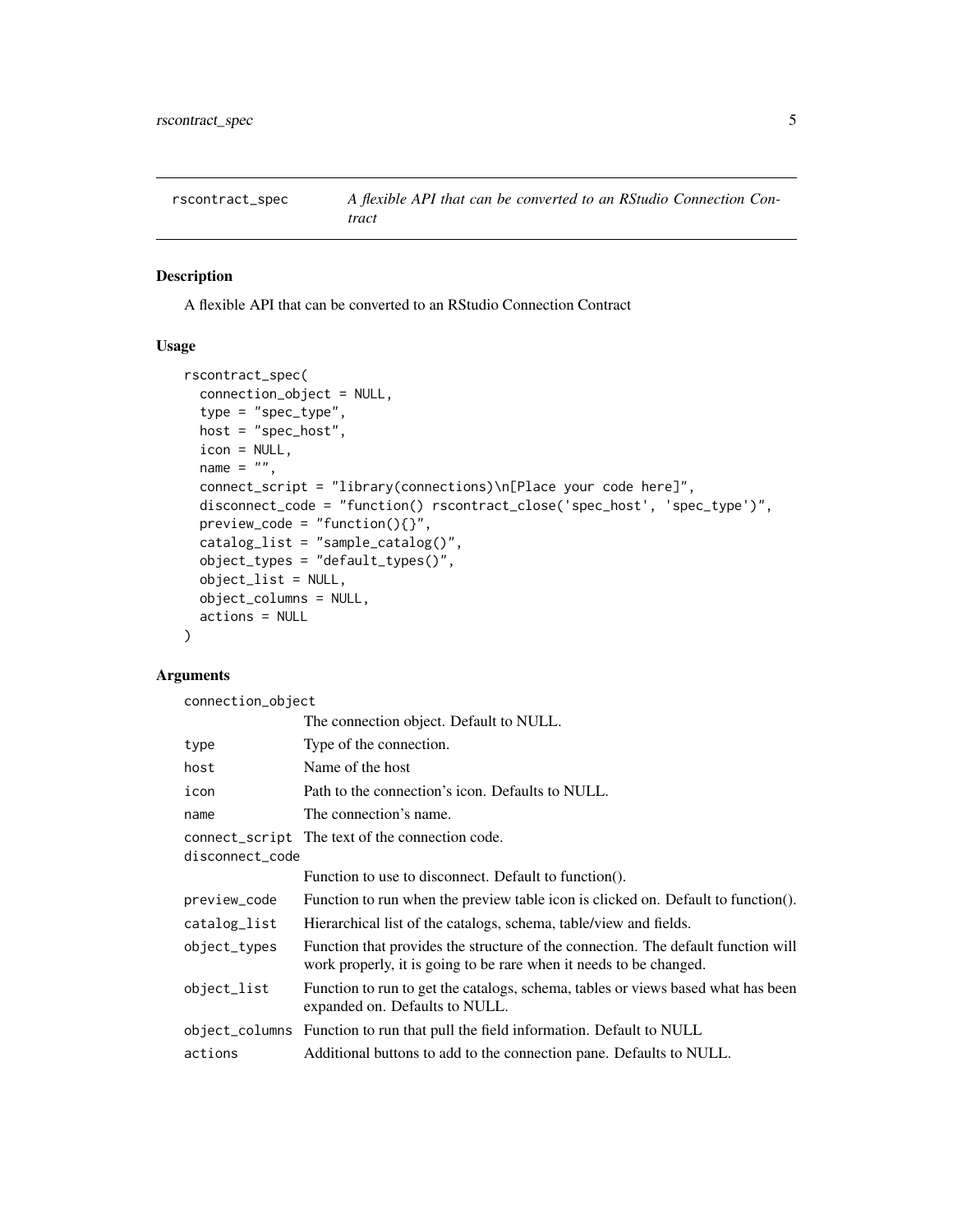# <span id="page-5-0"></span>Value

Returns an 'rscontract\_spec' class object

# Examples

```
str(rscontract_spec())
```
rscontract\_update *Refreshes a connection*

# Description

Refreshes a connection

# Usage

```
rscontract\_update(host = "", type = "", hint = "")
```
# Arguments

| host | Connection's Host name                   |
|------|------------------------------------------|
| type | The connection's type                    |
| hint | Optional argument passed to the Contract |

# Value

Returns a NULL object. If using the RStudio IDE, it will attempt to refresh the connection identified by the 'host' and 'type' arguments

# Examples

```
con <- rscontract_open(rscontract_spec())
rscontract_update(con)
rscontract_close(con)
```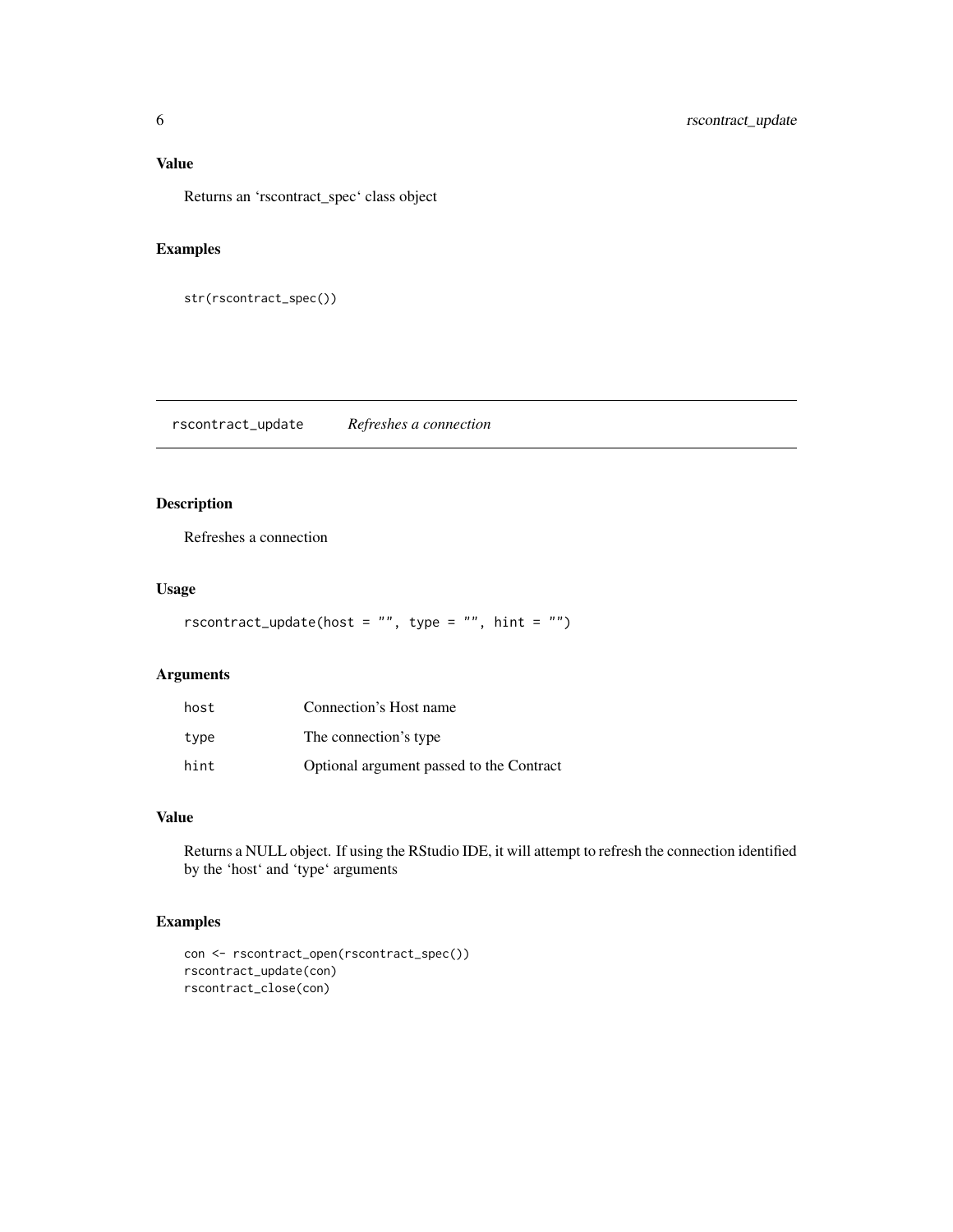<span id="page-6-0"></span>sample\_catalog *A example of how a connection hierarchy structure*

# Description

A example of how a connection hierarchy structure

# Usage

```
sample_catalog()
```
# Value

A 'list' object containing all of the needed information to open a very simple connection contract

# Examples

str(sample\_catalog())